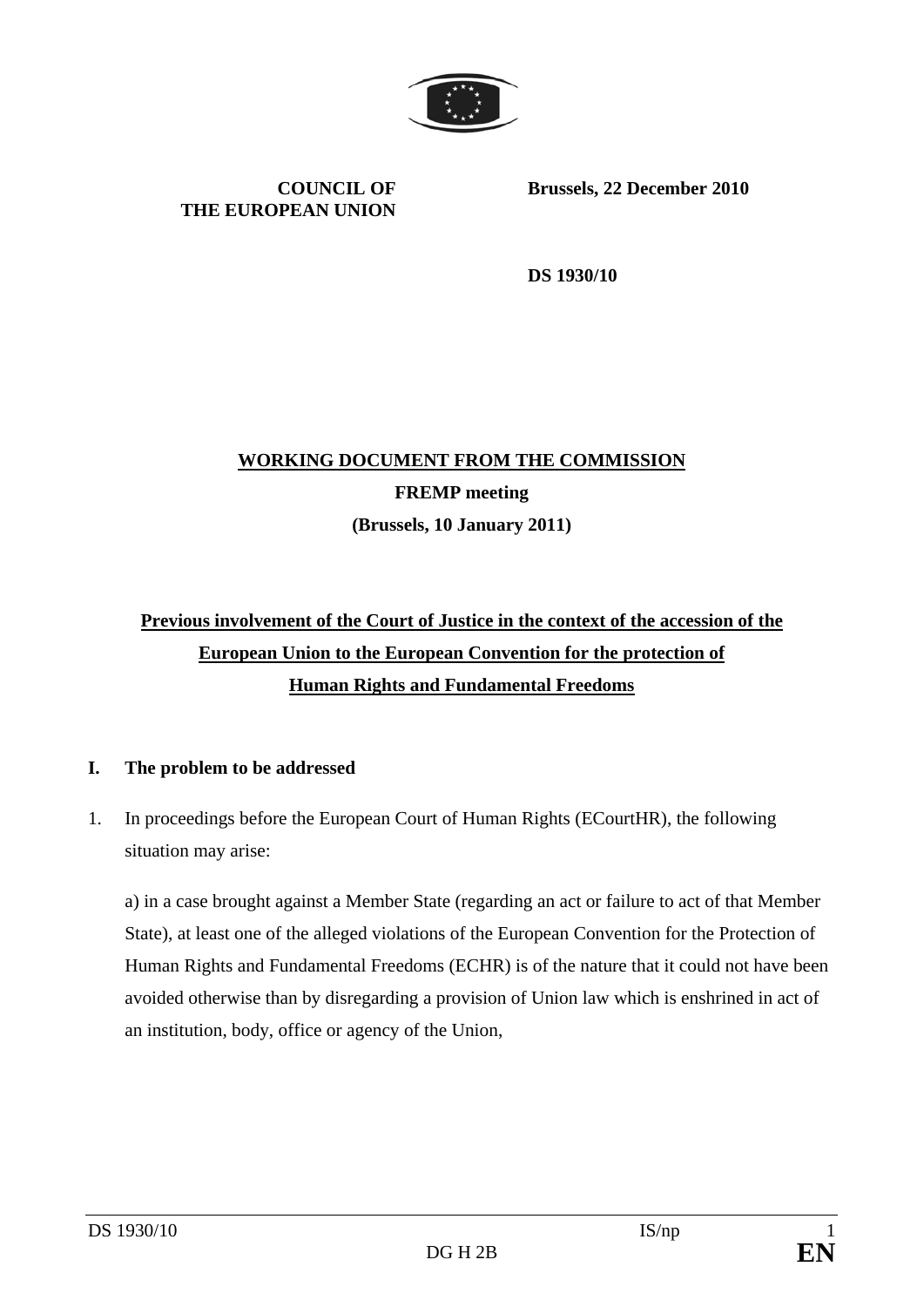b) because of such "substantive link" between the alleged violation of the ECHR and an act of an institution, body, office or agency of the Union, a possible finding by the ECourtHR establishing the alleged violation would amount, incidentally, to a finding that the Union act at issue is itself incompatible with a fundamental right set forth in the ECHR,

c) the Union has joined the proceedings before the ECourtHR as a co-respondent,

 d) the Court of Justice has not yet ruled on the validity of the Union act at issue on account of the fundamental right as defined at the level of the Union which constitutes the equivalent of the fundamental right set forth in the ECHR the violation of which has been alleged in the proceedings before the ECourtHR.

- 2. It must be recalled that, for the purpose of the exhaustion of domestic remedies as required by Article 35(1) ECHR, a reference to the Court of Justice for a preliminary ruling is not in itself a domestic remedy. Indeed, the decision to actually request such a ruling is not in the hands of the applicant – who can only submit the suggestion to that effect – but belongs to the national court. Hence, where a reference to the Court of Justice for a preliminary ruling was suggested by the applicant but not made by the national court, it must be assumed that the ECourtHR would accept exhaustion of domestic remedies and therefore not hold the application inadmissible on account of Article 35(1) ECHR.
- 3. Regarding the situation mentioned at point 1,

 - the Court of Justice of the European Union, at paragraph 12 of its "Discussion document" of 12 May 2010 on certain aspects of the accession of the European Union to the ECHR, has stressed that "*in order to observe the principle of subsidiarity which is inherent in the* [ECHR] *and at the same time to ensure the proper functioning of the judicial system of the Union, a mechanism must be available which is capable of ensuring that the question of the validity of a Union act can be brought effectively before the Court of Justice before the* [ECourtHR] *rules on the compatibility of that act with the* [ECHR]",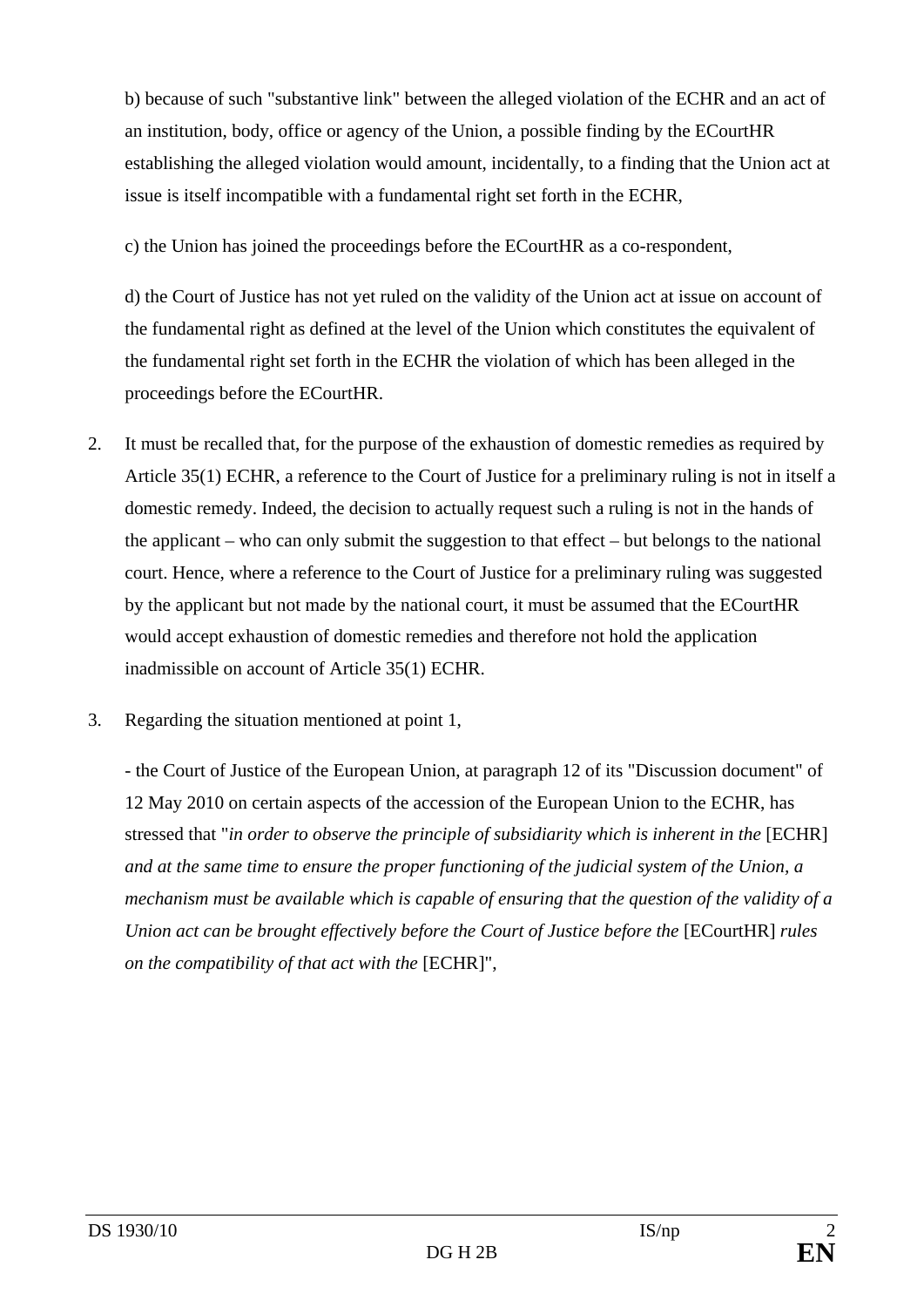- paragraph 11 of the negotiation directives of 4 June 2010 provides that the negotiations should ensure "*that the prior internal control by the Court of Justice of the European Union, in accordance with primary law, is applicable also in cases where the conformity with the*  [ECHR] *of an act of an institution, body, office or agency of the Union is at stake in a case brought before the* [ECourtHR] *but* [where] *the Court of Justice of the European Union has not had the opportunity to rule on the compatibility of that act with fundamental rights defined at the level of the Union. Any such procedural means, allowing the Court of Justice of the European Union to assess the compatibility of such act with fundamental rights, should be meant to safeguard the subsidiary nature of the procedure before the* [ECourtHR] *and should not result in causing unreasonable delays in such procedure*"; in this connection the Council declaration annexed to the Council decision authorising the negotiation of the Accession Agreement of the European Union to the European Convention for the Protection of Human Rights and Fundamental Freedoms (Annex III) states that before the conclusion of the Accession Agreement "*the Council will unanimously adopt legally binding rules to the extent permitted by the Treaties, on the prior involvement of the Court of Justice of the European Union in assessing the compatibility of an act of an institution, body, office or agency of the Union with fundamental rights as defined at the level of the Union, as set out in paragraph 11 of the negotiation directives*".

#### **II. Solutions**

#### **1. Level of the Union**

4. At the level of the Union, it would seem necessary to lay down procedural rules allowing the Court of Justice, in the situation referred to at paragraph 1 *supra*, to assess the validity of the Union act at issue on account of the fundamental right as defined at the level of the Union which constitutes the equivalent of the fundamental right set forth in the ECHR the violation of which has been alleged in the proceedings before the ECourtHR.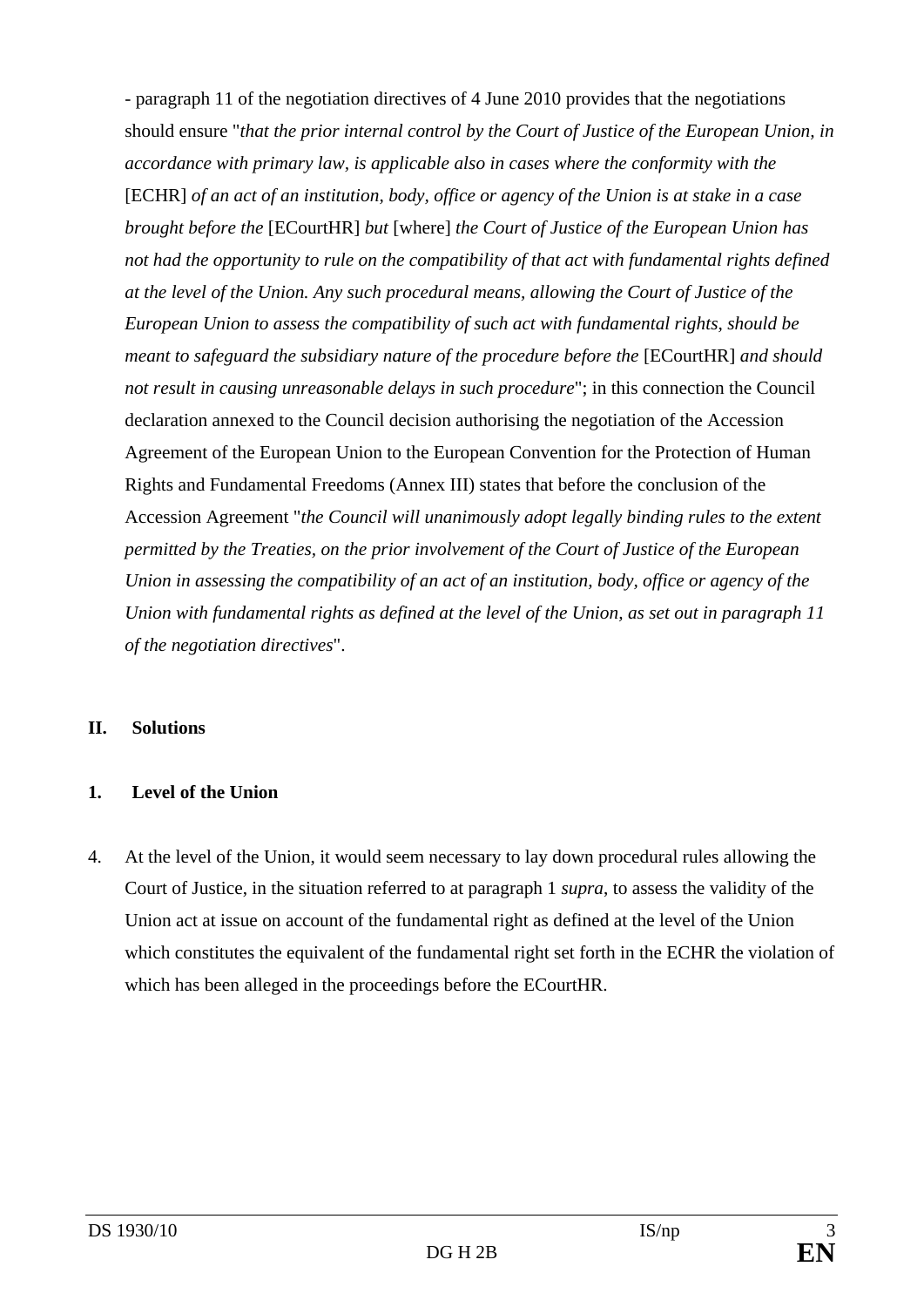- 5. Subject to the specificities mentioned at paragraphs 6 11 below, the general features of those procedural rules would be similar to those governing the preliminary ruling procedure.
- 6. The question of the validity of the Union act at issue would be brought before the Court of Justice by a request. As to the actors who would be entitled to make such request, it could be foreseen that these are the Commission and the respondent Member State.
- 7. The circumstances referred to at paragraph 1 *supra* would constitute conditions of admissibility of the request. Regarding, more particularly, the circumstance referred to at paragraph 1 sub d) *supra*, the requirement that the Court of Justice has not yet ruled on the validity of the Union act at issue on account of the relevant fundamental right is intended to cover both the situation in which that question has not been brought before the Court of Justice (be it in the context of an action for annulment or of a reference for a preliminary ruling) and that in which the Court of Justice has not actually ruled on the merits of such action for annulment or of a reference for a preliminary ruling.
- 8. The Court of Justice would decide on the merits of the request by a judgment or possibly, in certain circumstances, by an order (but not merely by an opinion).
- 9. The scope of the assessment to be carried out by the Court of Justice would be strictly limited to the validity of the Union act at issue on account of the relevant fundamental right. It would therefore not encompass other aspects of the validity of that Union act (e. g. compatibility with other fundamental rights, competence, choice of the legal basis, respect of essential procedural requirements). Such concentration of the procedure and, hence, of the pleadings will decisively contribute to "streamline" the procedure before the Court of Justice and thereby reduce its length.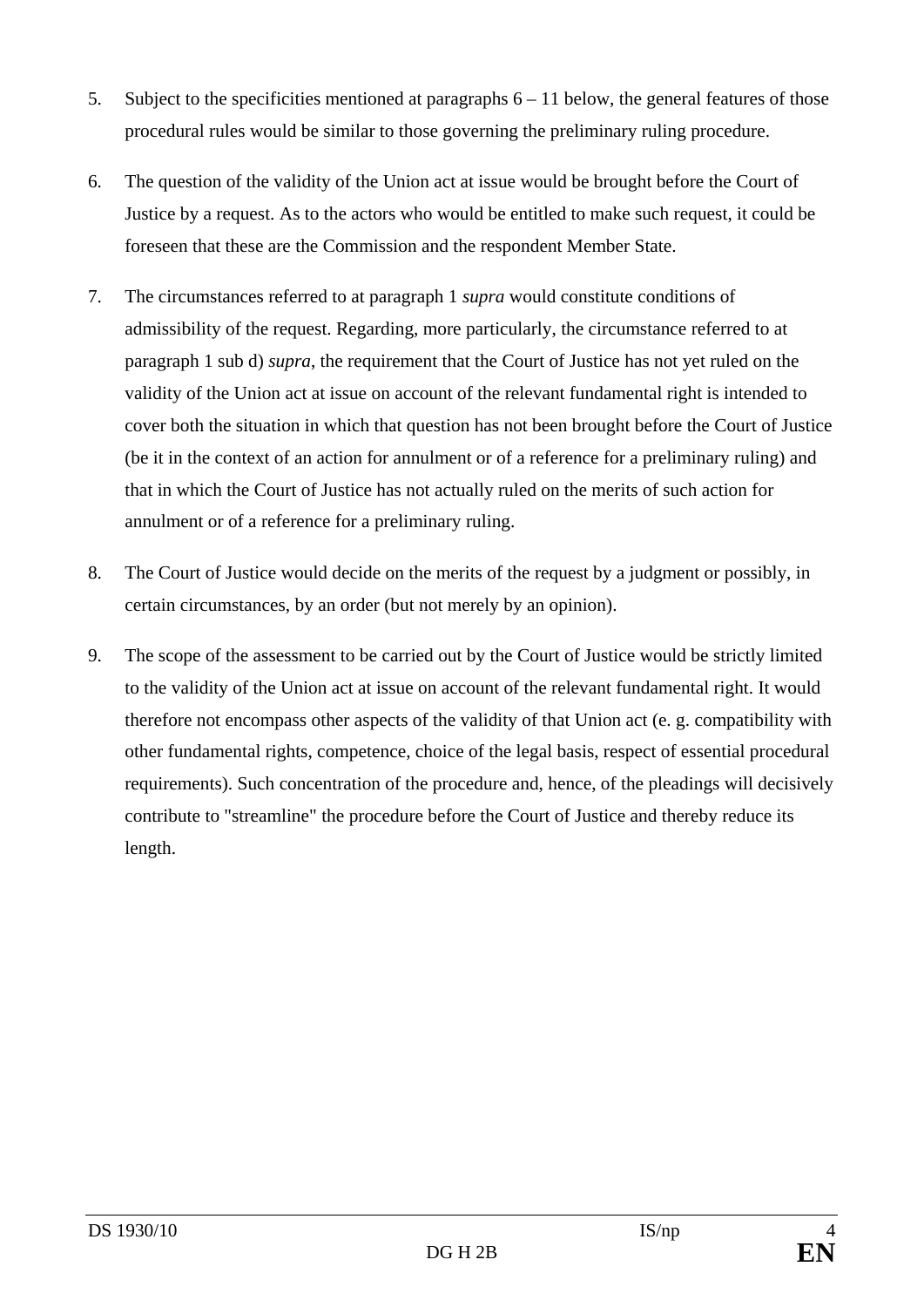- 10. The actors entitled to participate in the proceedings (by submitting written observations and by participating in the hearing) should as a matter of principle be the same as those mentioned in Article 23 of the Statute of the Court of Justice of the European Union (Member States, Commission and the institution, body, office or agency of the Union which adopted the act the validity of which is in dispute). However, unlike in a preliminary ruling procedure, in the situation referred to at paragraph 1 *supra*, there are by definition no proceedings pending before a court of a Member State and hence no "parties" to such proceedings which could participate in the proceedings before the Court of Justice. However, given the fact that the Member State which is the respondent before the ECourtHR may participate in the proceedings before the Court of Justice, it seems appropriate for the sake of equality of arms to give the applicant before the ECourtHR the same right.
- 11. As to the legal instrument in which the procedural rules set out at paragraphs 4 10 *supra* could be laid down, the Council decision concluding the Accession Agreement [Article 218 (6) and (8) TFEU] would seem to be the most appropriate place. This instrument has to be adopted unanimously and moreover requires for its entry into force approval by Member States in accordance with their respective constitutional requirements. If need be, more detailed and technical rules could be laid down in the Rules of procedure of the Court of Justice.
- 12. It is important to stress that the procedural rules set out at paragraphs 4 10 *supra* would not amount to conferring new competences on the Union or new powers on the Court of Justice of the European Union. Rather would they – with a view to preserving the specific characteristics of the Union and Union law in the context of the Union's accession to the ECHR (see Article 1 of Protocol Nr. 8) – address a type of situation in which the Court of Justice would exercise its power to "*ensure that in the interpretation and application of the Treaties the law is observed*", as enshrined in Article 19 (1) TEU by declaring an act of the Union invalid in case it is incompatible with fundamental rights as defined at the level of the Union. Since these fundamental rights are addressed to the institutions, bodies, offices and agencies of the Union [Article 51 (1) Charter of Fundamental Rights], the abovementioned procedural rules would at the same time enhance the control of the respect, by these institutions etc., of their obligation to "*act within the powers conferred on* [them] *in the Treaties*" [Article 13 (2) TEU].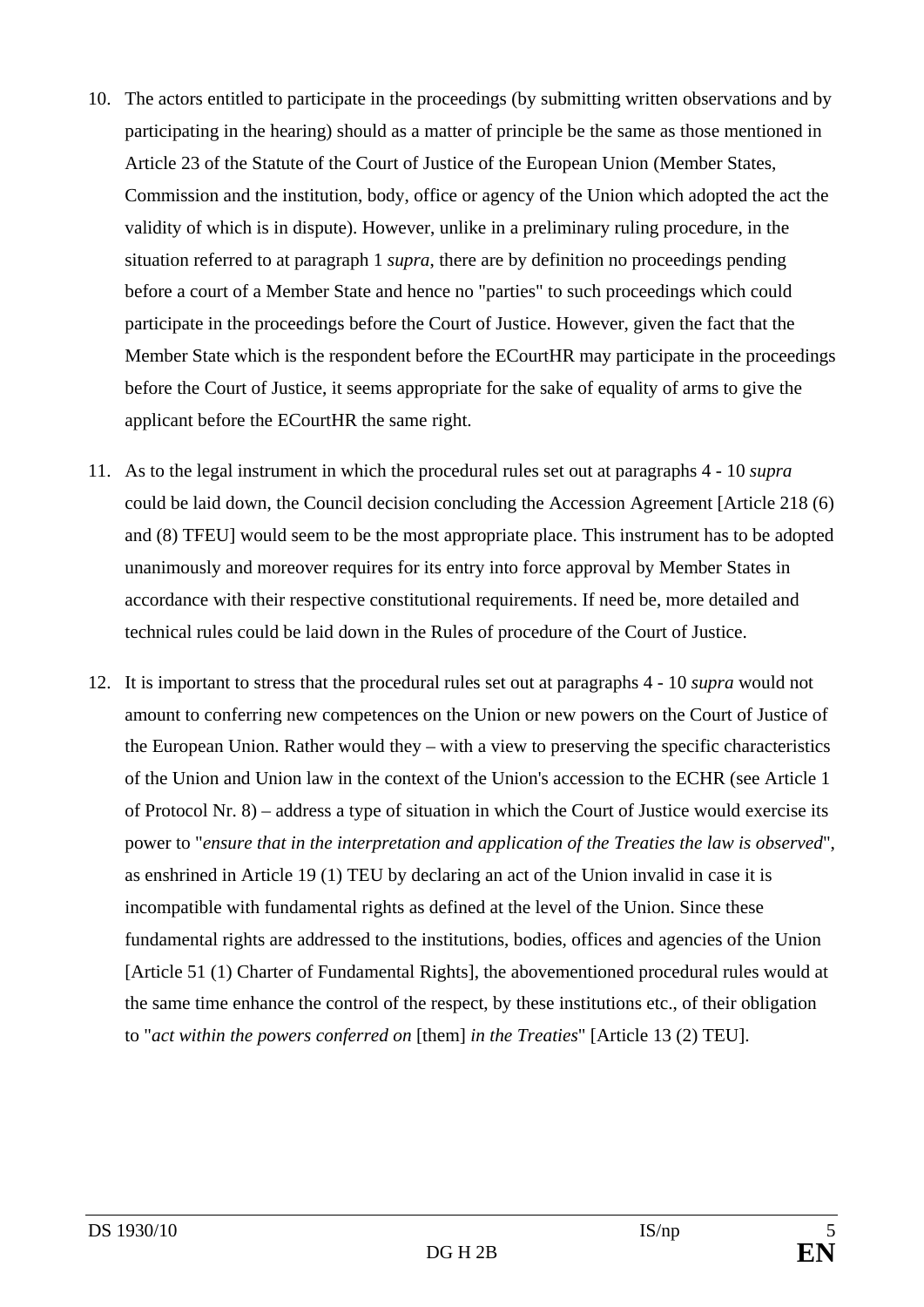### **2. Level of the ECHR / Accession Agreement**

- 13. Regarding the interplay between the procedural rules set out at paragraphs 4 10 *supra* and the procedure before the ECourtHR there is a twofold objective:
- 14. Firstly, the application of those procedural rules should not result in causing unreasonable delays in the procedure before the ECourtHR.
- 15. Secondly, the Court of Justice should be able to conduct a proper and thorough assessment of the validity of the Union act at issue on account of the relevant fundamental right, allowing all participants – including the applicant before the ECourtHR – to express themselves in an effective manner.
- 16. In order to meet these objectives, two options can be envisaged:

 a) A provision in the ECHR providing for the proceedings before the ECourtHR to be stayed at the request of the respondent Member State and / or of the Union as a co-respondent. Such staying of the proceedings would require that a request to the Court of Justice to rule on the validity of the Union act at issue pursuant to the procedural rules set out at paragraphs 4 - 10 *supra* has been made. The proceedings before the ECourtHR would then automatically resume after a decision by the Court of Justice on that request or, at the latest, after a specified period (e. g. 15 months).

 b) The ECourtHR applies and, if need be, adapts its Rules of Court in such a was as to take account of situations in which the Court of Justice has been requested to rule on the validity of the Union act at issue pursuant to the procedural rules set out at paragraphs 4 - 10 *supra*.

17. In this connection, it should be borne in mind that the phase of written pleadings before the ECourtHR normally lasts several months, that for submissions by the Union as a co-respondent and for a reply thereto by the applicant additional time limits will have to be set by the ECourtHR and that all such time limits are amenable to be extended by the ECourtHR.